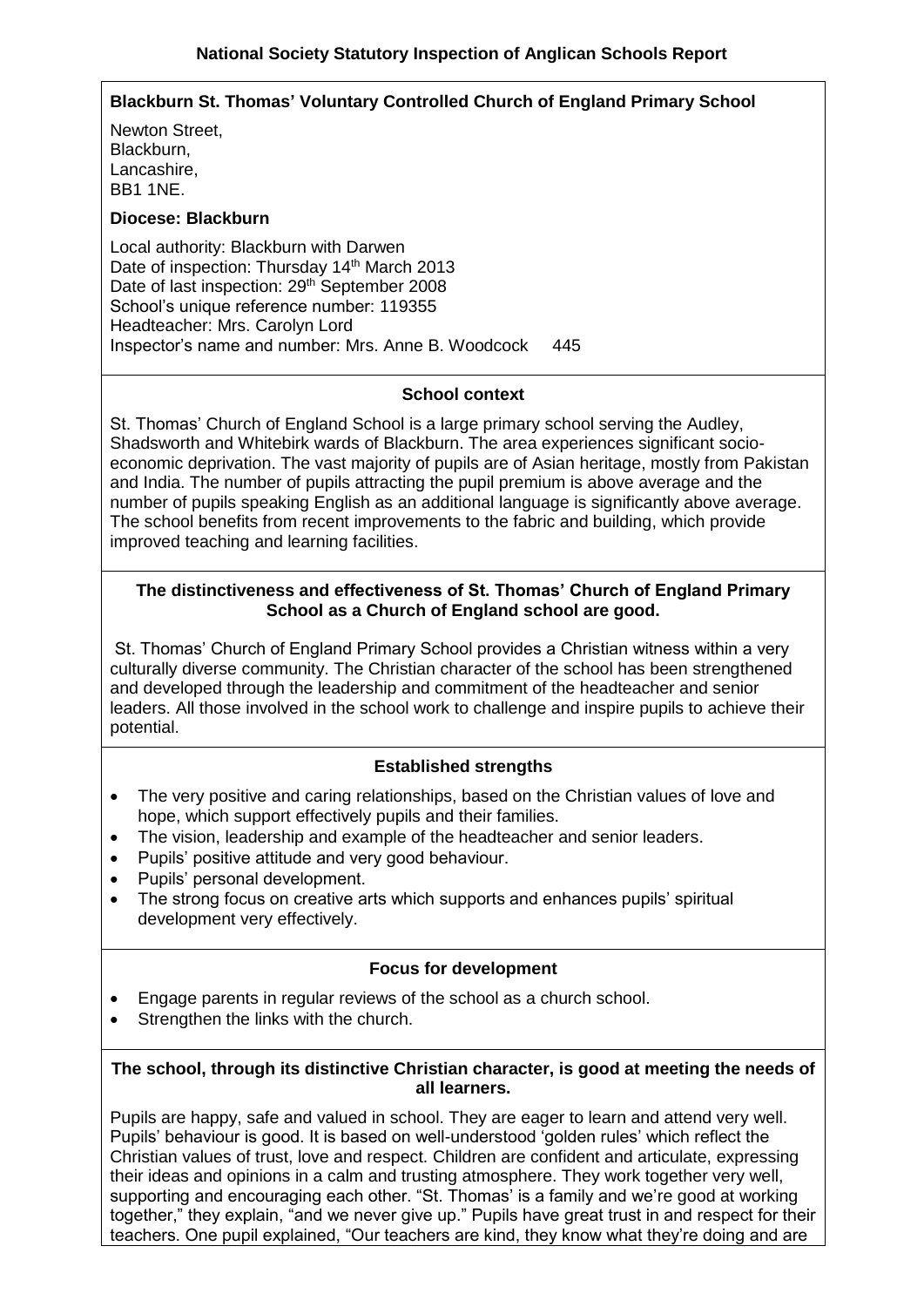always there to help you. They're the best!" Pupils with additional needs are very wellsupported through a range of intervention strategies designed to meet their emotional, social and academic needs. Teaching is good and pupils make good progress. High expectations, together with a well-designed creative curriculum, inspire pupils to achieve their potential. The strong focus on the creative arts supports and enhances pupils' spiritual and cultural development very effectively. The quality of pupils' work in art is outstanding and is reflected in stunning displays throughout the school. Exotic birds, butterflies and other creatures demonstrate children's use of technique as well as the study of natural forms. The wide range of extra-curricular clubs provided are well-attended and make a positive contribution to pupils' personal development. For example, the 'Lego team' travelled to Germany to compete in an international competition. Religious Education (RE) makes a positive contribution to pupils' spiritual, moral and cultural development. Pupils have a sound knowledge of the Bible and other holy books and they talk with confidence about their own faith and the beliefs of others. They explain, "You don't just learn about your own religion, but learn about and respect the way other people live and worship God." Pupils have a developing understanding of their place in God's world and their responsibility for its care and conservation. The eco-council leads the school's work on biodiversity, fair-trade and recycling, and the school council organises a range of fund raising activities to support charitable giving. Members of the school council explain that they do this because, "We want to help people get better lives."

## **The impact of collective worship on the school community is good.**

Pupils enjoy worship saying, "It's good nearly every time because you learn something different." The very significant changes introduced since the last inspection are having a positive impact on the quality and breadth of collective worship. All members of the school family are included and affirmed by their worship experiences. Worship is very well-planned and recorded. Themes are based on Christian values, the Bible and the celebration of Christian and other major festivals such as Eid and Diwali. The close link with Social and Emotional Aspects of Learning (SEAL) themes ensures that children develop their thinking further through planned discussion in the classroom. Pupils plan, lead and evaluate worship regularly. The eco-council, school council and other groups lead worship for both key stages. One pupil wrote, "Now we planned it, I know how other people feel and I pay more attention." Worship is led by teachers and support staff as well as the vicar and other people of faith from the local community. It is thoroughly monitored and evaluated by staff, pupils and governors. Governors are effective in ensuring that collective worship is an important and integral feature of the daily life of the school. One governor attended the training provided for staff. This training has resulted in the much improved quality and variety of worship welcomed by pupils. Although the church is not used for services, classes use the church at special times of the year, such as Christmas and Easter. The celebration assembly worship held each Friday is much valued by pupils and their parents. Classes lead this worship in which pupils share their achievements. Prayer is a key feature of the school's worship life. Pupils write and use their own prayers. For example, the lunchtime prayer and end of the day prayer were both written by pupils. The results of a prayer competition are collected in a beautiful book kept in the worship area in the hall, and prayer trees are used in all classrooms. Children have a developing understanding of the nature and purpose of prayer. This was demonstrated when two pupils volunteered to say a prayer at the end of the worship. Reflection features in each act of worship. Images and music are used effectively to encourage stillness and promote thought. Pupils value and use the reflection areas around school. The improvements made in collective worship provide the school with the capacity to become outstanding in this area.

## **The effectiveness of the leadership and management of the school as a church school is good.**

The headteacher, senior leaders and governors have a distinct Christian vision for the school, which is clearly articulated, shared and agreed by dedicated staff and governors. The significant changes introduced since the last inspection have had considerable impact on the school's Christian distinctiveness. All issues raised in the last inspection have been fully addressed. The focus on continuous improvement involves all staff and governors, which is demonstrated in the recently reviewed and renewed mission and vision statements. Staff and governors worked together to develop the new statements. Pupil involvement is reflected in the way they recognise ownership of the statement, which is now displayed around the